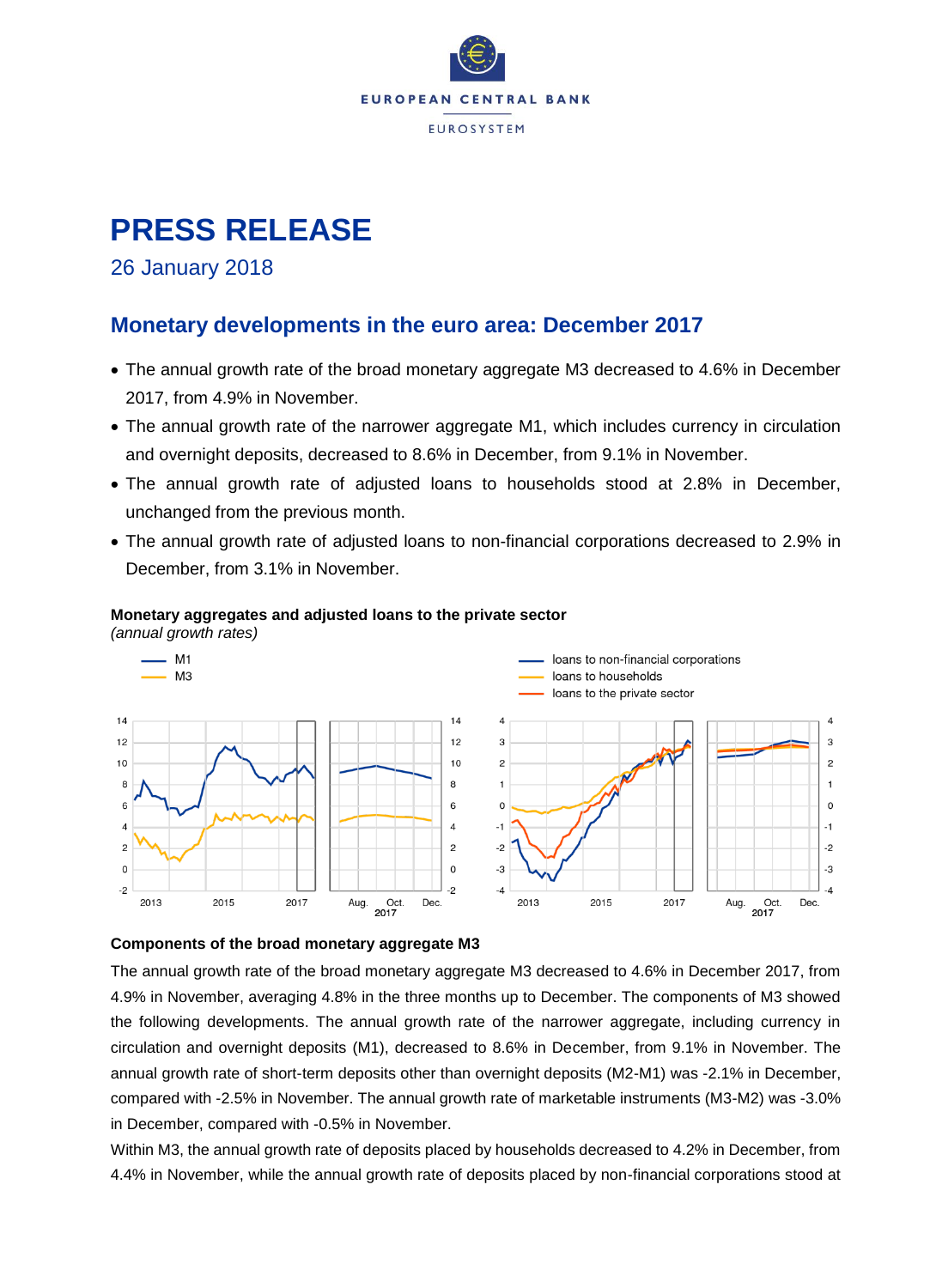8.5% in December, compared with 8.4% in November. Finally, the annual growth rate of deposits placed by non-monetary financial corporations (excluding insurance corporations and pension funds) decreased to 5.7% in December, from 6.4% in November.

#### **Credit to euro area residents**

The annual growth rate of total credit to euro area residents stood at 3.8% in December 2017, unchanged from the previous month. The annual growth rate of credit to general government decreased to 6.6% in December, from 6.8% in November, while the annual growth rate of credit to the private sector stood at 2.8% in December, unchanged from the previous month.

The annual growth rate of adjusted loans to the private sector (i.e. adjusted for loan sales, securitisation and notional cash pooling) stood at 2.8% in December, compared with 2.9% in November. In particular, the annual growth rate of adjusted loans to households stood at 2.8% in December, unchanged from the previous month, and the annual growth rate of adjusted loans to non-financial corporations decreased to 2.9% in December, from 3.1% in November.

#### **Longer-term financial liabilities**

The annual growth rate of longer-term financial liabilities of the MFI sector stood at -1.1% in December 2017, compared with -1.2% in November.

#### **M3 and its counterparts**

The annual growth rate of the broad monetary aggregate M3 decreased to 4.6% in December 2017. The contributions of M3 counterparts on the MFI balance sheet were as follows: longer-term financial liabilities contributed 0.7 percentage point, net external assets contributed -0.8 percentage point, credit to general government contributed 2.5 percentage points, and credit to the private sector contributed 3.2 percentage points; the remaining counterparts of M3 contributed -0.9 percentage point.



#### **Contribution of the M3 counterparts to the annual growth rate of M3**

*(percentage points)*

**European Central Bank** Directorate General Communications Global Media Relations Division, Sonnemannstrasse 20, 60314 Frankfurt am Main, Germany Tel.: +49 69 1344 7455, e-mail: [media@ecb.europa.eu,](mailto:media@ecb.europa.eu) website[: www.ecb.europa.eu](http://www.ecb.europa.eu/)

**Reproduction is permitted provided that the source is acknowledged.**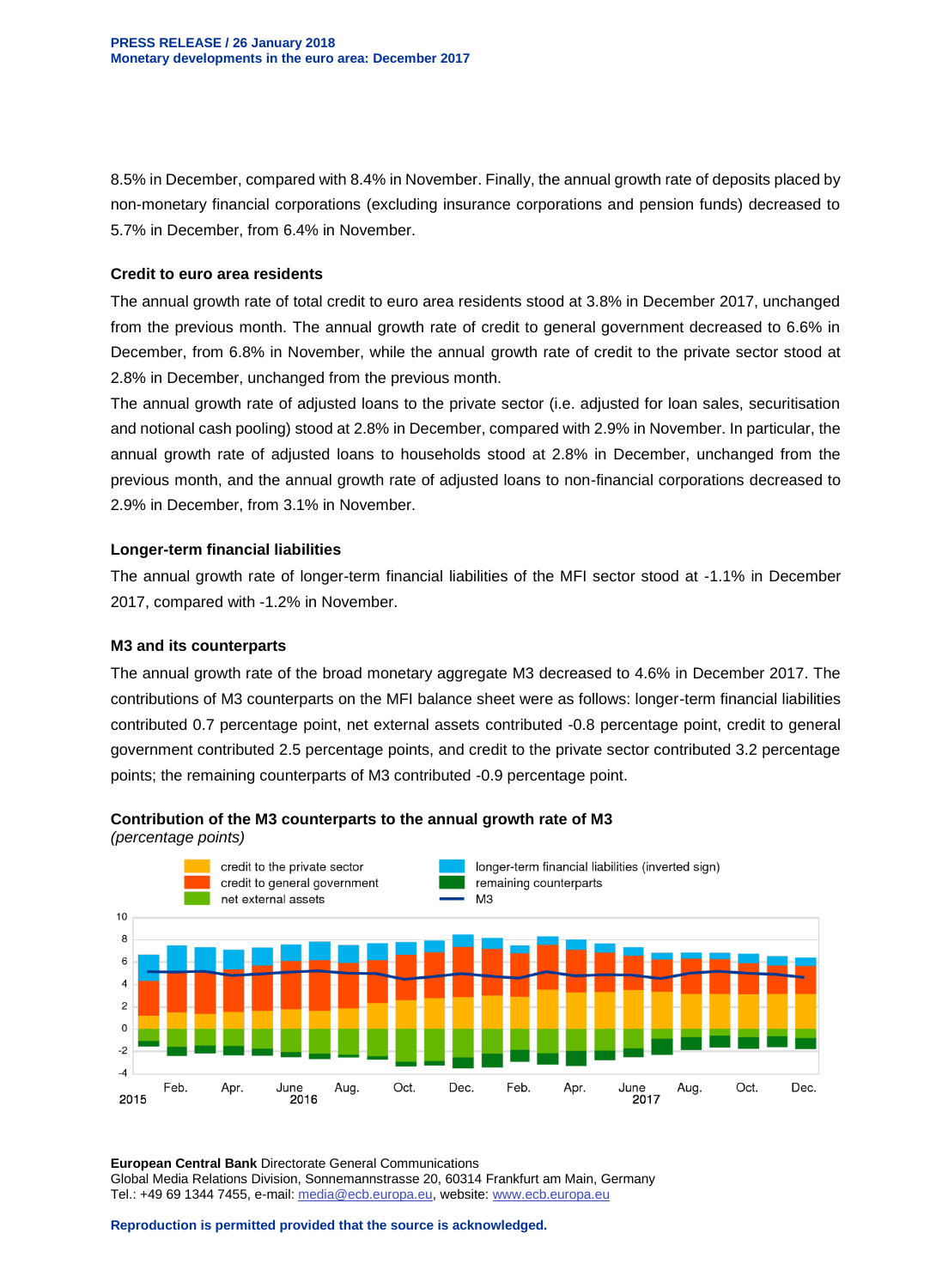#### **Notes:**

- Data in this press release are adjusted for seasonal and end-of-month calendar effects, unless stated otherwise.
- Private sector refers to euro area non-MFIs excluding general government.
- Further tables, statistical data and methodological notes, as well as the release calendar, are available on the ECB's website at<http://www.ecb.europa.eu/stats/money/aggregates/aggr/html/index.en.html>
- A set of tables showing euro area monetary developments and MFI balance sheets for the euro area and euro area countries, together with a user-friendly facility for downloading data, is available from the ECB's Statistical Data Warehouse at<http://sdw.ecb.europa.eu/reports.do?node=1000003503>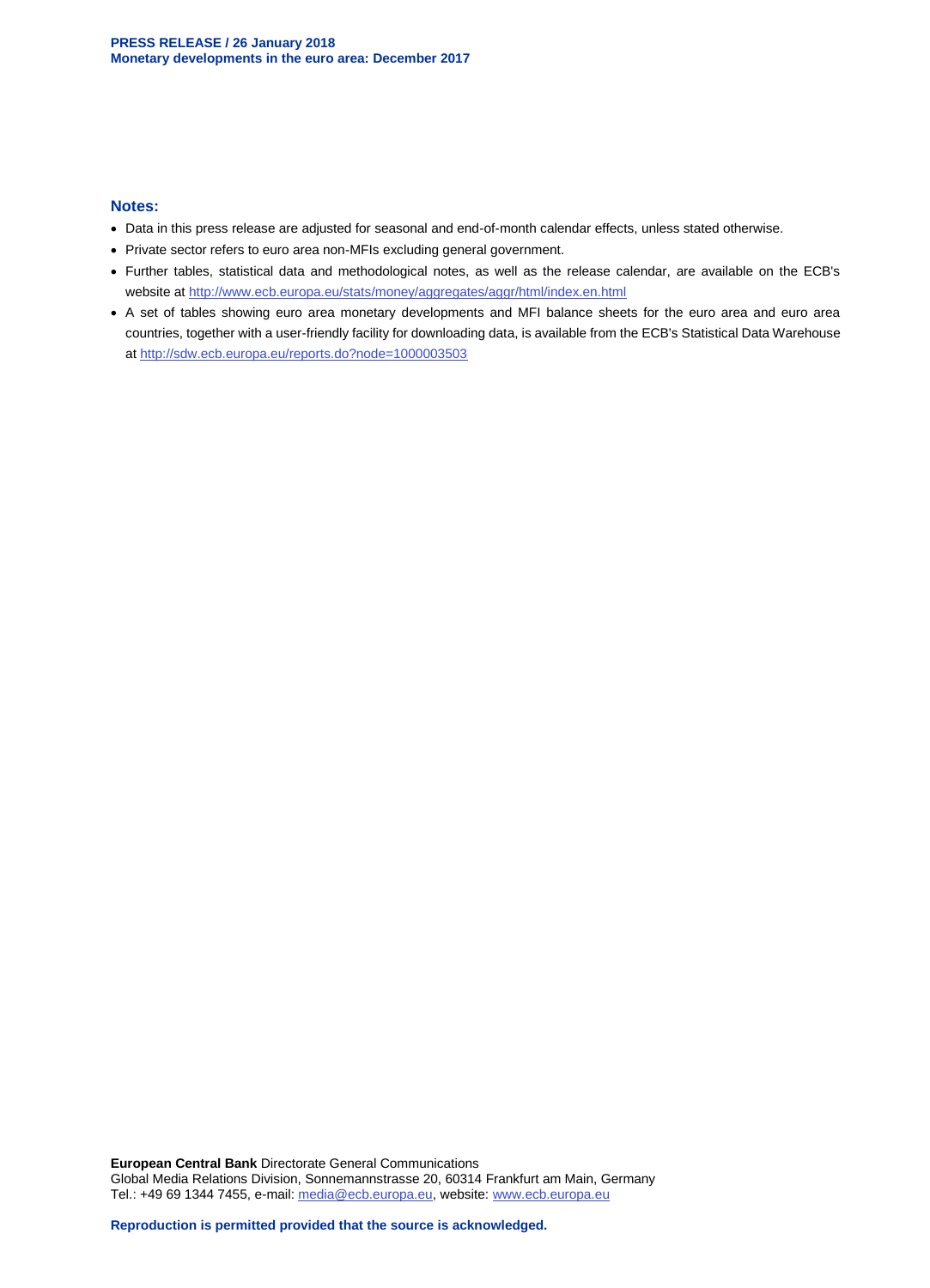#### 1 Monetary developments in the euro area: December 2017 (EUR billions and annual percentage changes; data adjusted for seasonal effects a))

|                                                                                            | End-of-<br>month<br>level | <b>Monthly flow</b> |                        |                       | Annual growth rate |                |                |  |
|--------------------------------------------------------------------------------------------|---------------------------|---------------------|------------------------|-----------------------|--------------------|----------------|----------------|--|
|                                                                                            | Dec<br>2017               | Oct<br>2017         | Nov<br>2017            | <b>Dec</b><br>2017    | Oct<br>2017        | Nov<br>2017    | Dec<br>2017    |  |
| <b>COMPONENTS OF M3</b>                                                                    |                           |                     |                        |                       |                    |                |                |  |
| 1. M <sub>3</sub>                                                                          | 11870                     | 10                  | 68                     | 13                    | 5.0                | 4.9            | 4.6            |  |
| 1.1. M <sub>2</sub>                                                                        | 11200                     | 20                  | 61                     | 22                    | 5.4                | 5.3            | 5.1            |  |
| 1.1.1. M1                                                                                  | 7789                      | 19                  | 69                     | 26                    | 9.4                | 9.1            | 8.6            |  |
| Currency in circulation                                                                    | 1112                      | 6                   | $\mathbf 0$            | $\overline{2}$        | 3.5                | 3.3            | 3.5            |  |
| Overnight deposits                                                                         | 6676                      | 13                  | 69                     | 24                    | 10.4               | 10.1           | 9.5            |  |
| 1.1.2. Other short-term deposits (M2 - M1)                                                 | 3411                      | $\mathbf 0$         | -8                     | $-4$                  | $-2.7$             | $-2.5$         | $-2.1$         |  |
| Deposits with an agreed maturity of up to two years                                        | 1193                      | -7                  | -8                     | $-6$                  | $-9.8$             | $-9.4$         | $-8.5$         |  |
| Deposits redeemable at notice of up to three months                                        | 2218                      | $\overline{7}$      | $\mathbf 0$            | $\overline{2}$        | 1.8                | 1.8            | 1.8            |  |
| 1.2. Marketable instruments (M3 - M2)                                                      | 670                       | -9                  | $\overline{7}$         | -9                    | $-0.8$             | $-0.5$         | $-3.0$         |  |
| Repurchase agreements                                                                      | 76                        | $\overline{2}$      | 10                     | $-2$                  | $-6.1$             | 10.2           | 10.0           |  |
| Money market fund shares                                                                   | 514                       | $-4$                | -8                     | $-5$                  | 3.4                | 1.5            | $-1.7$         |  |
| Debt securities issued with a maturity of up to two years                                  | 80                        | -8                  | 5                      | $-2$                  | $-20.1$            | $-18.9$        | $-19.8$        |  |
| <b>COUNTERPARTS OF M3</b>                                                                  |                           |                     |                        |                       |                    |                |                |  |
| <b>MFI liabilities:</b>                                                                    |                           |                     |                        |                       |                    |                |                |  |
| 2. Holdings against central government b)                                                  | 356                       | $-23$               | $-33$                  | 47                    | 8.6                | 4.0            | 14.3           |  |
| 3. Longer-term financial liabilities vis-a-vis<br>other euro area residents                | 6673                      | $-29$               | -4                     | 0                     | $-1.3$             | $-1.2$         | $-1.1$         |  |
| 3.1. Deposits with an agreed maturity of over two years                                    | 1968                      | $-25$               | $\overline{2}$         | 4                     | $-5.0$             | $-4.4$         | $-3.9$         |  |
| 3.2. Deposits redeemable at notice of over three months                                    | 59                        | $-1$                | $-1$                   | $-1$                  | $-12.6$            | $-12.8$        | $-12.8$        |  |
| 3.3. Debt securities issued with a maturity of over two years<br>3.4. Capital and reserves | 2015<br>2630              | $-10$<br>7          | $-8$<br>$\overline{2}$ | $6\phantom{1}6$<br>-9 | $-3.7$<br>3.9      | $-3.8$<br>3.6  | $-3.4$<br>3.2  |  |
| <b>MFI</b> assets:                                                                         |                           |                     |                        |                       |                    |                |                |  |
|                                                                                            |                           |                     |                        |                       |                    |                |                |  |
| 4. Credit to euro area residents                                                           | 17738                     | 41                  | 63                     | 67                    | 3.9                | 3.8            | 3.8            |  |
| 4.1. Credit to general government                                                          | 4631                      | 4                   | 21                     | 64                    | 7.4                | 6.8            | 6.6            |  |
| Loans<br>Debt securities                                                                   | 1033<br>3585              | $-6$<br>10          | $-1$<br>22             | -9<br>73              | $-4.2$<br>11.5     | $-3.8$<br>10.5 | $-4.0$<br>10.2 |  |
| Equity $c$ )                                                                               | 14                        | $\bf{0}$            | $\mathbf 0$            | $\mathbf 0$           | 3.3                | 3.2            | 4.8            |  |
| 4.2. Credit to the private sector d)                                                       | 13107                     | 37                  | 42                     | 3                     | 2.8                | 2.8            | 2.8            |  |
| Loans <sup>e)</sup>                                                                        | 10866                     | 44                  | 35                     | $-14$                 | 2.6                | 2.5            | 2.5            |  |
| Adjusted loans f)                                                                          | 11163                     | 44                  | 31                     | $\overline{7}$        | 2.8                | 2.9            | 2.8            |  |
| Debt securities                                                                            | 1439                      | -9                  | $\bf{0}$               | 20                    | 4.4                | 3.9            | 5.0            |  |
| Equity and non-money market fund investment fund shares                                    | 802                       | 3                   | 8                      | $-3$                  | 2.8                | 4.4            | 3.3            |  |
| 5. Net external assets                                                                     | 941                       | -64                 | 2                      | -10                   |                    |                |                |  |
| 6. Other counterparts of M3 (residual)<br>of which:                                        | 220                       | -19                 | $-34$                  | 4                     |                    |                |                |  |
| 6.1. Repos with central counterparties (liabilities) <sup>c)</sup>                         | 144                       | 18                  | $\overline{9}$         | $-24$                 | $-17.4$            | $-13.2$        | $-29.7$        |  |
| 6.2. Reverse repos to central counterparties (assets) <sup>c)</sup>                        | 93                        | 24                  | 23                     | $-39$                 | $-17.6$            | 9.6            | $-23.2$        |  |

a) Figures may not add up due to rounding. The information in this table is based on consolidated balance sheet statistics reported by monetary financial institutions (MFIs).<br>These include the Eurosystem, credit institutio

c) The series is not adjusted for seasonal effects. d) Private sector refers to euro area non-MFIs excluding general government.

e) For further breakdowns see Table 4.<br>f) Adjusted for loan sales and securitisation (resulting in derecognition from the MFI statistical balance sheet) as well as for positions arising from notional cash pooling services provided by MFIs.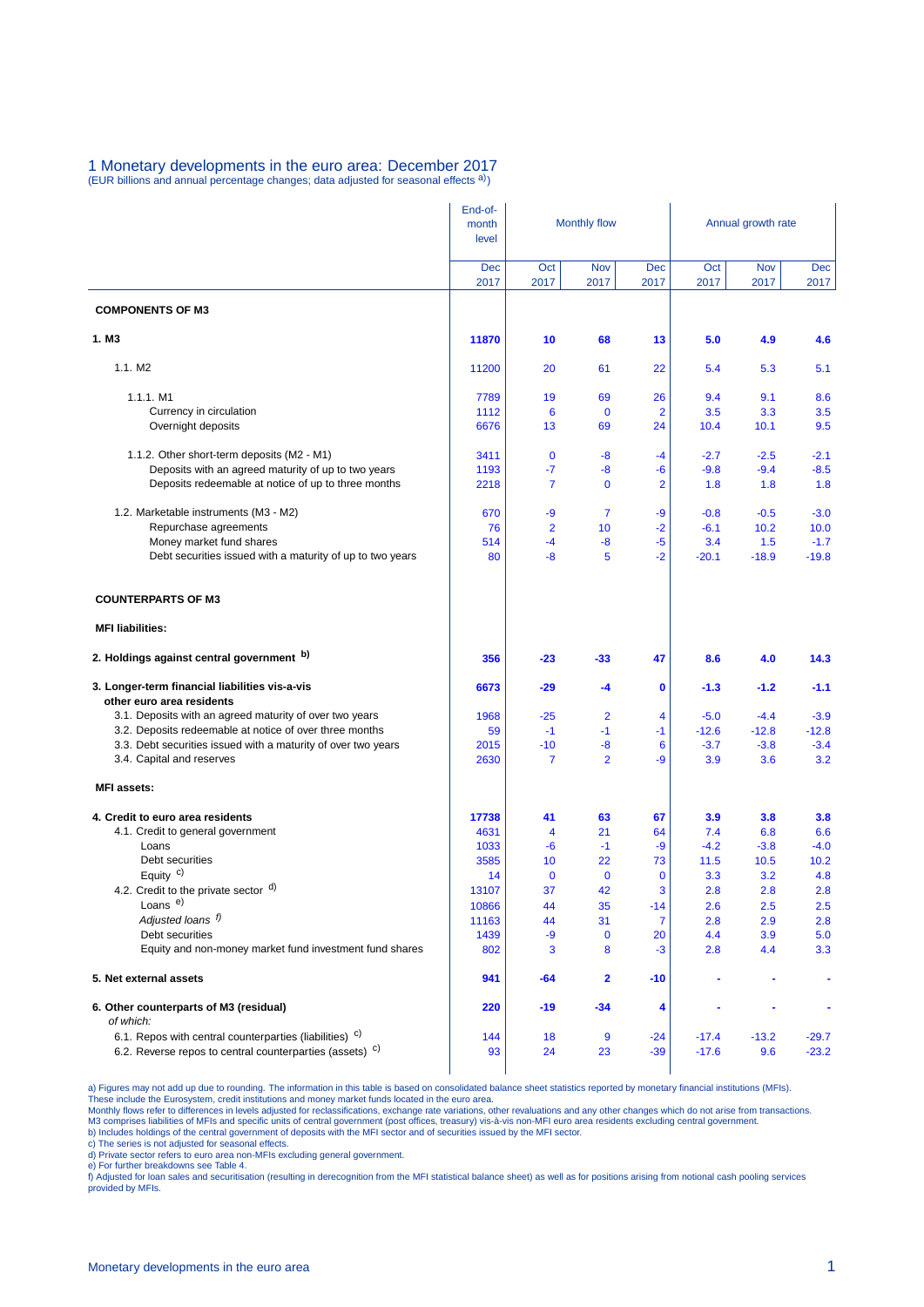## 2 Breakdown of deposits in M3 by holding sector and type: December 2017<br>(EUR billions and annual percentage changes; data adjusted for seasonal effects <sup>a)</sup>)

|                                                                                                                               | End-of-<br>month<br>level | Monthly flow   |                    |                    | Annual growth rate |                    |             |  |
|-------------------------------------------------------------------------------------------------------------------------------|---------------------------|----------------|--------------------|--------------------|--------------------|--------------------|-------------|--|
|                                                                                                                               | <b>Dec</b><br>2017        | Oct<br>2017    | <b>Nov</b><br>2017 | <b>Dec</b><br>2017 | Oct<br>2017        | <b>Nov</b><br>2017 | Dec<br>2017 |  |
| <b>BREAKDOWN OF DEPOSITS IN M3</b>                                                                                            |                           |                |                    |                    |                    |                    |             |  |
| <b>Total deposits</b>                                                                                                         | 10164                     | 16             | 71                 | 18                 | 5.5                | 5.5                | 5.3         |  |
| 1. Deposits placed by households b)                                                                                           | 6304                      | 38             | $\mathbf{1}$       | 10                 | 4.8                | 4.4                | 4.2         |  |
| 1.1. Overnight deposits                                                                                                       | 3700                      | 39             | 8                  | 18                 | 10.1               | 9.3                | 8.9         |  |
| 1.2. Deposits with an agreed maturity of up to two years                                                                      | 560                       | $-8$           | $-7$               | $-7$               | $-12.9$            | $-12.9$            | $-12.8$     |  |
| 1.3. Deposits redeemable at notice of up to three months                                                                      | 2043                      | 6              | $\mathbf 0$        | 1                  | 1.8                | 1.7                | 1.7         |  |
| 1.4. Repurchase agreements                                                                                                    | 1                         | $\mathbf 0$    | $\mathbf 0$        | $-1$               | $-21.7$            | $-17.5$            | $-65.8$     |  |
| 2. Deposits placed by non-financial corporations                                                                              | 2237                      | 9              | 17                 | -6                 | 8.4                | 8.4                | 8.5         |  |
| 2.1. Overnight deposits                                                                                                       | 1820                      | 14             | 13                 | $-12$              | 11.8               | 11.5               | 10.7        |  |
| 2.2. Deposits with an agreed maturity of up to two years                                                                      | 287                       | $-6$           | $\overline{2}$     | 5                  | $-7.1$             | $-5.7$             | $-1.0$      |  |
| 2.3. Deposits redeemable at notice of up to three months                                                                      | 120                       | 1              | $\mathbf 0$        | $-1$               | 1.7                | 2.7                | 2.1         |  |
| 2.4. Repurchase agreements                                                                                                    | 9                         | $\Omega$       | $\overline{2}$     | $\overline{2}$     | $-20.0$            | $-4.9$             | 13.7        |  |
| 3. Deposits placed by non-monetary financial corporations<br>excluding insurance corporations and pension funds <sup>c)</sup> | 1013                      | $-33$          | 53                 | 23                 | 4.2                | 6.4                | 5.7         |  |
| 3.1. Overnight deposits                                                                                                       | 742                       | $-41$          | 47                 | 26                 | 9.2                | 10.2               | 9.4         |  |
| 3.2. Deposits with an agreed maturity of up to two years                                                                      | 197                       | 5              | $-2$               | $-2$               | $-6.5$             | $-5.8$             | $-7.2$      |  |
| 3.3. Deposits redeemable at notice of up to three months                                                                      | 23                        | $\mathbf 0$    | $\mathbf 0$        | $\overline{2}$     | 2.0                | 1.6                | 7.8         |  |
| 3.4. Repurchase agreements <sup>c)</sup>                                                                                      | 51                        | 3              | 8                  | $-3$               | $-6.8$             | 12.8               | 11.4        |  |
| 4. Deposits placed by insurance corporations and<br>pension funds                                                             | 200                       | $\overline{2}$ | 5                  | -7                 | $-1.5$             | 1.0                | 2.1         |  |
| 5. Deposits placed by other general government                                                                                | 409                       | $\mathbf 0$    | -7                 | $-3$               | 7.3                | 7.6                | 6.9         |  |

a) Figures may not add up due to rounding. The information in this table is based on consolidated balance sheet statistics reported by monetary financial institutions (MFIs).<br>These include the Eurosystem, credit institutio